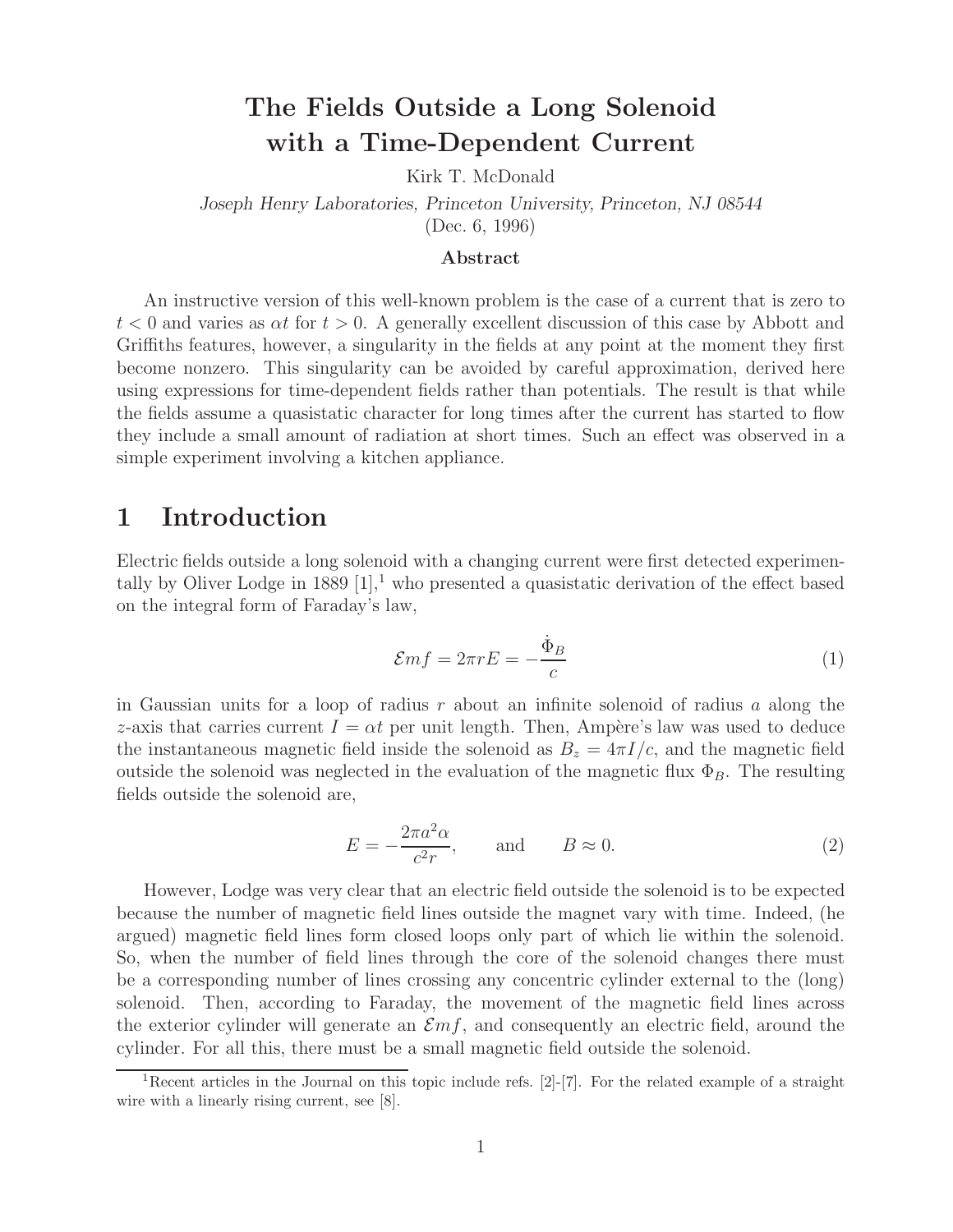It has been noted [5] that the example of a linearly rising current which has persisted forever in an infinite solenoid is a special case in that Maxwell's equations are satisfied by an electric field as calculated above and a magnetic field that is zero outside the solenoid. This pedagogic quandary is reasonably avoided by noting that any real current began from zero at some finite time in the past [6].

Thus, a more meaningful example is that the current is nonzero only for  $t > 0$ . This case was treated by Abbott and Griffiths [2], who used the retarded potentials to deduce the following expressions for the fields  $\bf{E}$  and  $\bf{B}$  at the point  $(r, 0, 0)$  in cylindrical coordinates  $(r, \theta, z)$  outside a solenoid with linearly rising current,  $I = \alpha t$  per unit length,

$$
E_{\theta} = -\frac{2\pi a^2 \alpha}{c^2 r} \frac{ct}{z_0}, \quad \text{and} \quad B_z = -\frac{2\pi a^2 \alpha}{c^2 z_0}.
$$
 (3)

Here,  $z_0 = \sqrt{(ct)^2 - r^2}$  is the position along the axis of the solenoid (measured from the point on the axis closest to the observer) such that the distance to the observer is  $ct$ . See Figure 1. It is easy to verify by direct differentiation that these results satisfy Maxwell's equations. For large times  $E_{\theta}$  from eq. (3) becomes the same as that found in eq. (2), while  $B_z$  tends to zero. For ct just slightly greater than r, however,  $E_{\theta} \approx B_z$  and these can be interpreted as radiation fields.



Figure 1: The fields of a solenoid of radius a concentric with the z-axis are observed at the point  $(r, 0, 0)$  in a cylindrical coordinate system. At time t the observer receives radiation emitted at  $t = 0$  from points  $z_+$  and  $z_-$  on the near and far side of the solenoid, respectively, both of which are distance ct from the observer. The point on the axis at distance ct from the observer is labeled  $z_0$ .

However, the fields  $(3)$  are arbitrarily large at times t sufficiently close to, but larger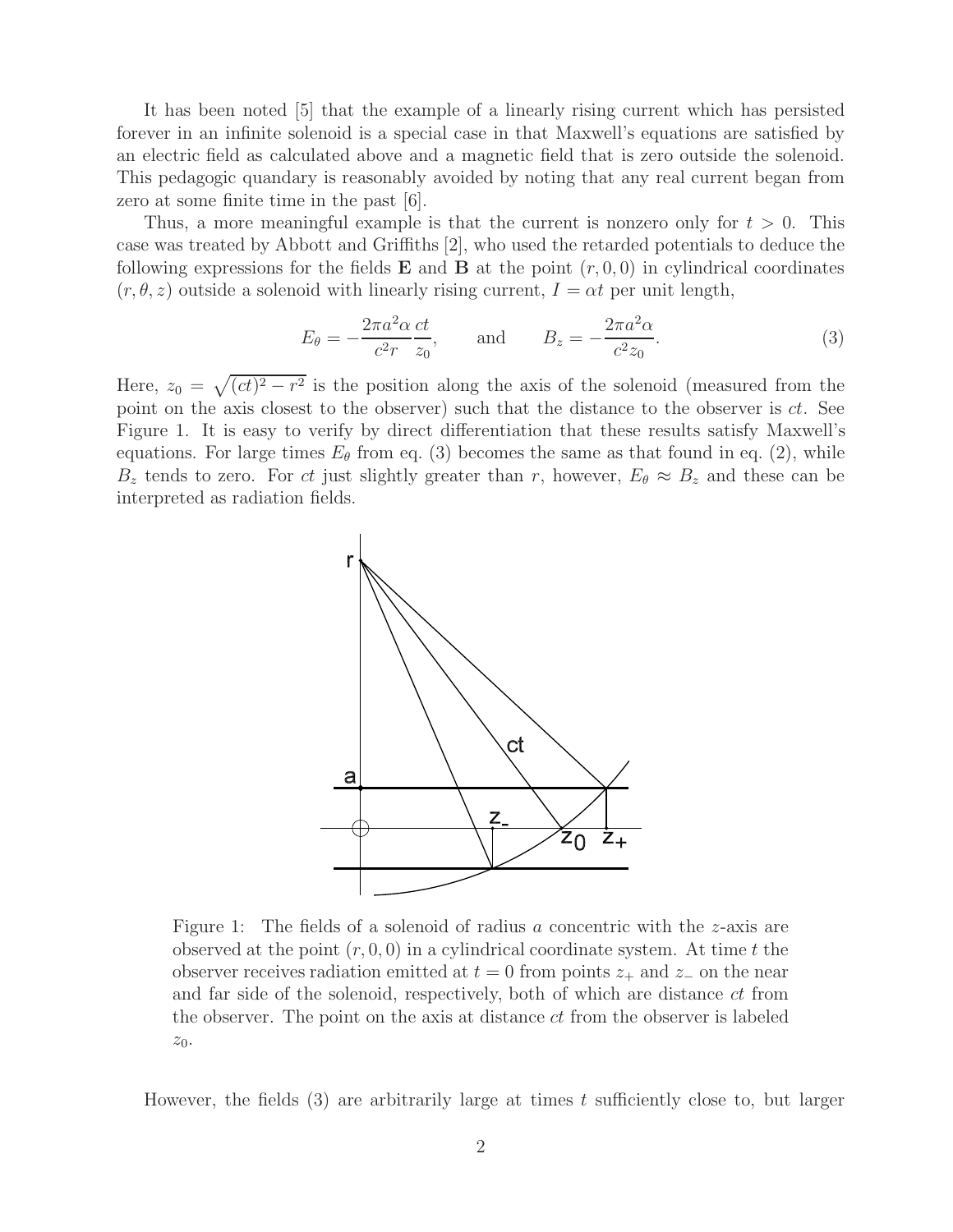than,  $r/c$ . Yet, it is clear that for small enough time difference between ct and r the solenoid current appears to the observer as that due only to the portion of the surface nearest the observer. In this limit the effective current is at right angles to the axis of the solenoid and its magnitude is arbitrarily small (the time being arbitrarily close to zero at the source). This problem was also treated in the paper of Abbott and Griffiths where the corresponding radiation fields were found to be arbitrarily small, in agreement with reasonable expectation.

In this Note, I show how more careful approximation in the calculation of the fields of the solenoid for ct just greater than r leads to arbitrarily small, not arbitrarily large, values. However, like Abbott and Griffiths I assume an explicit form for the time dependence of the current. The calculation proves to be most delicate for times of order  $a/c$  after the current begins to flow, where  $\alpha$  is the radius of the solenoid. It remains doubtful whether the assumed time-dependence of the current is a realistic approximation for times less than  $l/c$ , where l is the length of the solenoid and  $l \gg a$ . Departures of the current distribution at early times from the idealized form assumed here will more likely increase the radiation than decrease it; compare with problems 14.12 and 14.13 of the textbook of Jackson [9]. Hence, the experimental detection of radiation during the turn-on of an electric motor, as reported in the final section of this Note, suggests that the simplified model used here does contain much of the essential physics.

### **2 The Vector Potential**

It is instructive to begin by considering the retarded vector potential for the solenoid (even though I will not carry this calculation to completion),

$$
\mathbf{A}(\mathbf{x},t) = \frac{1}{c} \int \frac{\mathbf{J}(\mathbf{x}',t'=t-R/c)}{R} \, d\mathbf{x}',\tag{4}
$$

where  $R = |\mathbf{R}|$  and  $\mathbf{R} = \mathbf{x} - \mathbf{x}'$ . In the present example the current density **J** is confined to the surface of the solenoid of radius a and has value  $\alpha t \theta$  per unit length along the solenoid. The unit vector  $\boldsymbol{\theta}$  can be re-expressed as,

$$
\hat{\boldsymbol{\theta}} = -\hat{\mathbf{x}} \sin \theta + \hat{\mathbf{y}} \cos \theta,\tag{5}
$$

in terms of the unit vectors of a rectangular coordinate system.

The observer is outside the solenoid at  $(x, y, z)=(r, 0, 0)$  with  $r>a$ . A typical point on the surface of the solenoid has cylindrical coordinates  $(a, \theta, z)$  with corresponding cartesian coordinates  $(a \cos \theta, a \sin \theta, z)$ . Hence, the vector **R** has  $(x, y, z)$  components,

$$
\mathbf{R} = (r - a\cos\theta, -a\sin\theta, -z),\tag{6}
$$

and,

$$
R = \sqrt{z^2 + r^2 + a^2 - 2ar\cos\theta} \tag{7}
$$

The current is nonzero only for  $t' > 0$ , *i.e.*, for only  $ct > R$ . For a given angle  $\theta$  on the solenoid there is a distance  $z_{\text{max}}$  such that this condition is satisfied for all  $|z| < z_{\text{max}}$ .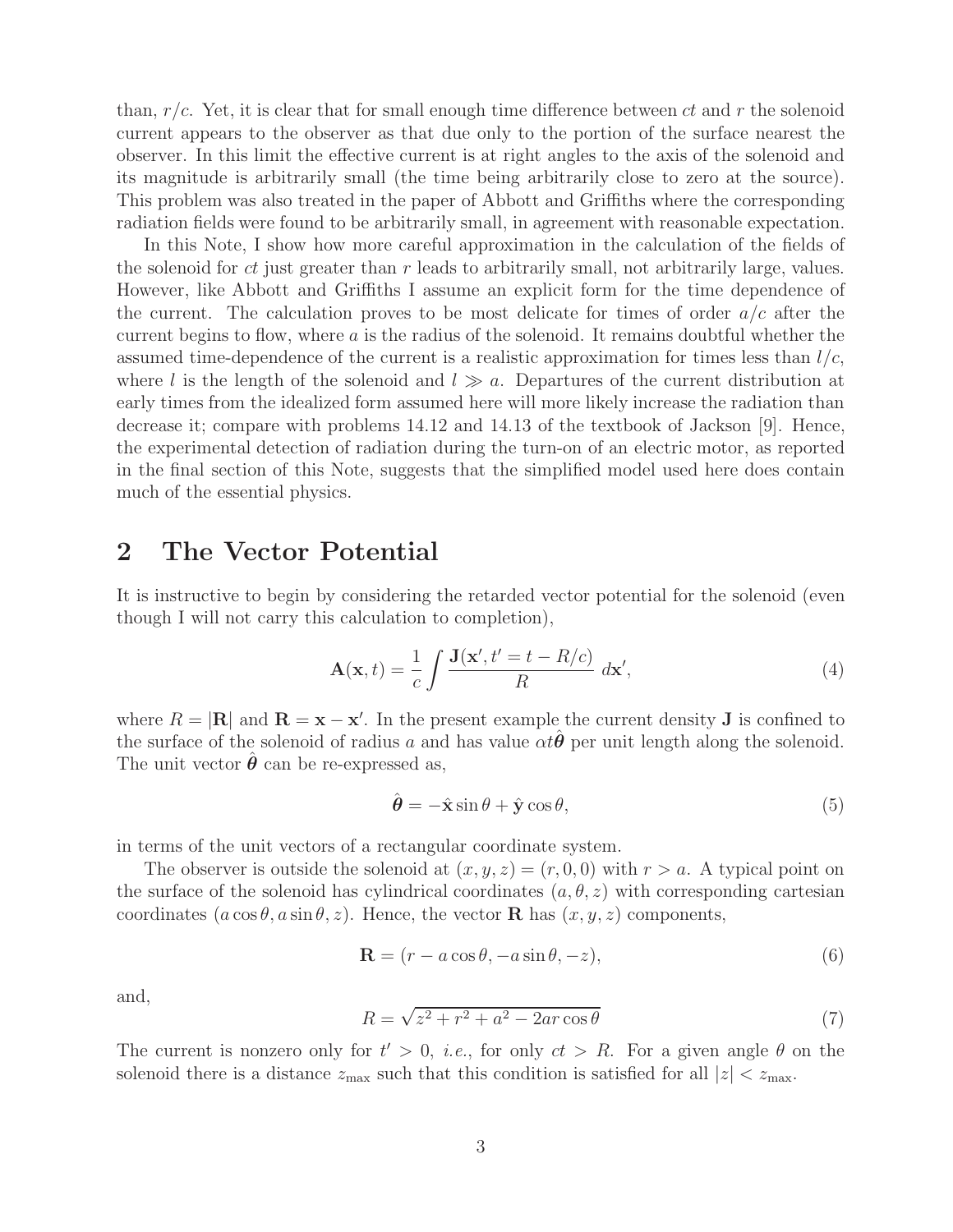The subtlety in the calculation is that the condition  $t' > 0$  is not maintained for  $\theta$  over the full range of  $2\pi$  when ct is close to R. But, at each z there is a value  $\theta_{\text{max}}$  such that the condition holds for  $|\theta| < \theta_{\text{max}}$ .

Then eq. (4) can be written as,

$$
\mathbf{A}(r,0,0,t) = \frac{1}{c} \int_{-\theta_{\text{max}}}^{\theta_{\text{max}}} a \, d\theta \int_{-z_{\text{max}}}^{z_{\text{max}}} dz \frac{\alpha(t - R/c)(-\hat{\mathbf{x}}\sin\theta + \hat{\mathbf{y}}\cos\theta)}{R}.
$$
 (8)

The x-component of the integrand is odd in  $\sin \theta$  and so vanishes on integration. Only component  $A_y$  survives,

$$
A_y = \frac{a\alpha}{c} \int_{-\theta_{\text{max}}}^{\theta_{\text{max}}} \cos\theta \ d\theta \int_{-z_{\text{max}}}^{z_{\text{max}}} dz \left(\frac{t}{R} - \frac{1}{c}\right).
$$
 (9)

At this point it is tempting to make an approximation that proves not to be valid. Whenever  $\theta_{\text{max}} = \pi$  (which it is unless ct is very close to R) the integral of the term  $\cos \theta/c$ vanishes. Thus, if we ignore the (hopefully) small contribution from the second term in the integrand from the region where  $\theta_{\rm max} < \pi$  we could write,

$$
A_y \approx \frac{a\alpha t}{c} \int_{-\theta_{\text{max}}}^{\theta_{\text{max}}} \cos\theta \ d\theta \int_{-z_{\text{max}}}^{z_{\text{max}}} \frac{dz}{R} \equiv \frac{a\alpha t}{c} f(r, t), \tag{10}
$$

where  $f(r, t)$  is the result of the remaining integration.

Before proceeding with the above approach (which leads to the results of Abbott and Griffiths) it is useful to develop a second method of calculation to aid in evaluating the merits of the proposed approximation.

### **3 Direct Calculation of the Fields**

Expressions for the fields **E** and **B** in terms of time-dependent sources can be deduced by taking derivatives of the retarded potentials. These expressions have often been attributed to Jefimenko [10], although they appeared earlier in the textbook of Panofsky and Phillips [11, 12],

$$
\mathbf{E} = \int \frac{[\rho]}{R^2} \hat{\mathbf{n}} \, d\mathbf{x}' + \frac{1}{c} \int \frac{[\dot{\rho}]}{R} \hat{\mathbf{n}} \, d\mathbf{x}' - \frac{1}{c^2} \int \frac{\left[\dot{\mathbf{J}}\right]}{R} \, d\mathbf{x}'. \tag{11}
$$

where  $\dot{\mathbf{J}} = \partial \mathbf{J}/\partial t$ ,  $\hat{\mathbf{n}} = \mathbf{R}/R$  and,

$$
\mathbf{B} = \frac{1}{c} \int \frac{[\mathbf{J}] \times \hat{\mathbf{n}}}{R^2} \, d\mathbf{x}' + \frac{1}{c^2} \int \frac{[\mathbf{j}] \times \hat{\mathbf{n}}}{R} \, d\mathbf{x}',\tag{12}
$$

Quantities in brackets, [], are to be evaluated at the retarded time  $t'=t-R/c$ .

Assuming that the wire of the solenoid remains neutral, the electric charge density  $\rho$  is zero (along with its time derivative). Hence, the electric field can be written as,

$$
\mathbf{E} = -\frac{a\alpha}{c^2} \int_{-\theta_{\text{max}}}^{\theta_{\text{max}}} d\theta \int_{-z_{\text{max}}}^{z_{\text{max}}} dz \frac{-\hat{\mathbf{x}}\sin\theta + \hat{\mathbf{y}}\cos\theta}{R}.
$$
 (13)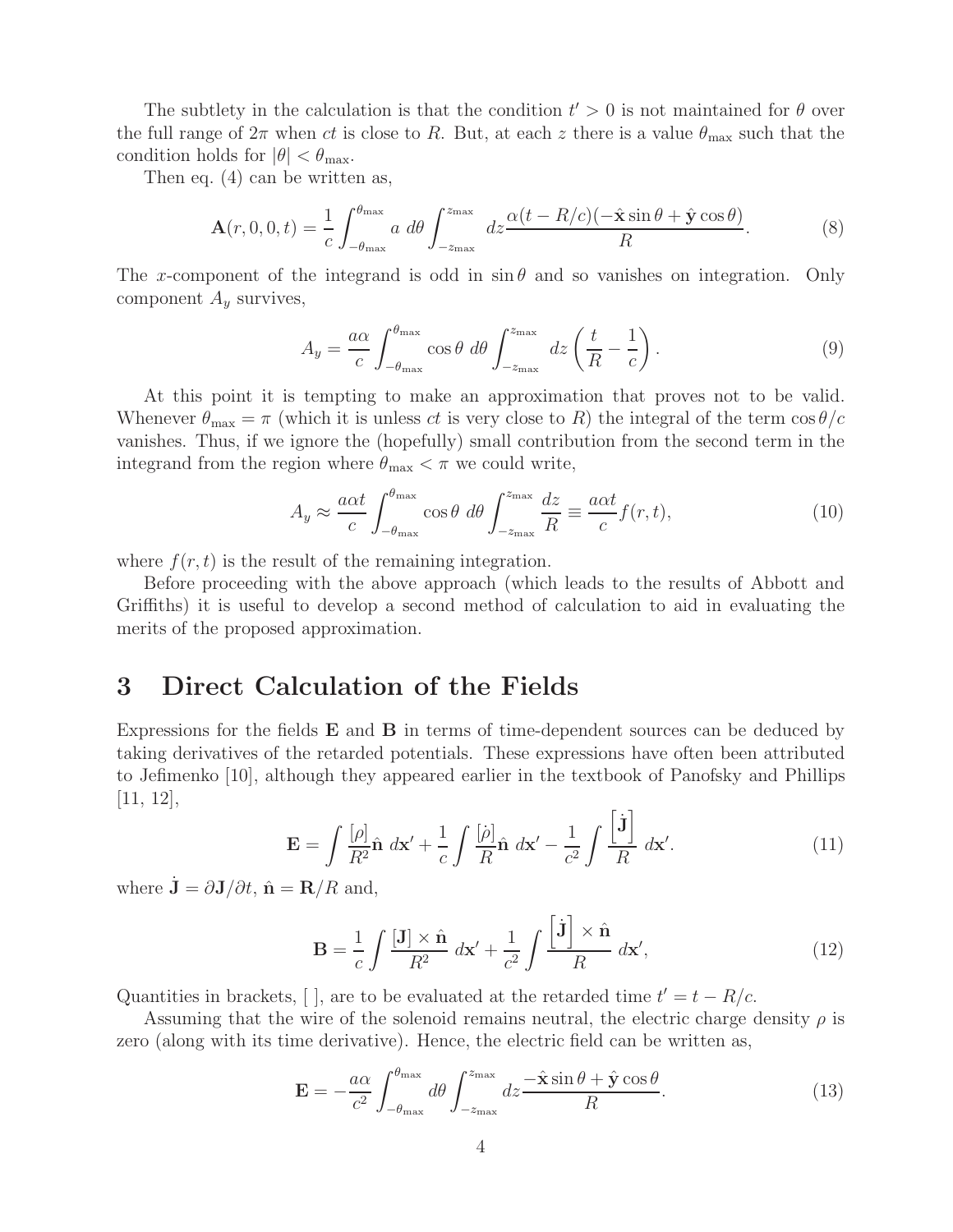As before, the x-component vanishes leaving,

$$
E_y = -\frac{a\alpha}{c^2} \int_{-\theta_{\text{max}}}^{\theta_{\text{max}}} \cos\theta \, d\theta \int_{-z_{\text{max}}}^{z_{\text{max}}} \frac{dz}{R} = -\frac{a\alpha}{c^2} f(r, t),\tag{14}
$$

where f is the same function introduced in eq.  $(10)$ . No approximation has been made in deriving eq. (14) (other than the use of Maxwell's equations and a specified current distribution).

Of course, the electric field should be derivable from the vector potential via  $\mathbf{E}$  =  $-(1/c)\partial \mathbf{A}/\partial t$ , which according to eq. (10) implies,

$$
E_y = -\frac{a\alpha}{c^2} \left( f(r, t) + t \frac{\partial f(r, t)}{\partial t} \right). \tag{15}
$$

Comparison of eqs. (14) and (15) indicates that if the approximation in eq. (10) were valid then  $\partial f/\partial t = 0$ , and so the electric field should be constant in time.

Apparently the approximation used in deriving eq. (10) is not completely correct.

Either we should return to eq. (9) or continue on from eq. (14), both of which do not contain approximations. It appears to be more straightforward to continue with eq. (14). Thus, we have an example of how in practice direct evaluation of time-dependent fields can be as simple as, or simpler than, use of retarded potentials.

### **4 The Electric Field**

To continue the evaluation of the integral in eq. (14) we anticipate that we will obtain results only for  $r \gg a$ , *i.e.*, for observers far from the solenoid.

By the symmetry of the problem, the electric field circulates about the solenoid and we interpret our calculation of  $E_y$  at  $(r, 0, 0)$  as being  $E_\theta$  at any  $(r, \theta, z)$ .

It is useful to introduce two additional distances,  $z_+$  and  $z_-$ , corresponding to the smallest value of z at which  $\theta_{\text{max}} = 0$  and the largest value of z for which  $\theta_{\text{max}} = \pi$ , respectively. See Figure 1. That is,

$$
z_{\pm} = \sqrt{(ct)^2 - (r \mp a)^2} \approx \sqrt{z_0^2 \pm 2ar},\tag{16}
$$

recalling that  $z_0 = \sqrt{(ct)^2 - r^2}$ , and where the approximation neglects terms of order  $a^2$ . Radiation that leaves the solenoid at  $t = 0$  from points  $(r, \theta, z) = (a, 0, z_+)$  and  $(a, \pi, z_-)$ arrives at the observer at  $(r, 0, 0)$  at time t. Equivalently, both source points are at distance ct from the observer.

For  $|z| < z_+$  the angular integral in eq. (14) extends over  $2\pi$ , corresponding to  $\theta_{\text{max}} = \pi$ . So, we can split the integral into two ranges and reverse the order of integration in each to obtain,

$$
E_{\theta} = -\frac{4a\alpha}{c^2} \int_0^{z_-} dz \int_0^{\pi} d\theta \frac{\cos\theta}{R} - \frac{4a\alpha}{c^2} \int_{z_-}^{z_+} dz \int_0^{\theta_{\text{max}}} d\theta \frac{\cos\theta}{R}
$$
(17)

In the approximation  $r \gg a$  have from eq. (7),

$$
\frac{1}{R} \approx \frac{1}{(r^2 + z^2)^{1/2}} \left( 1 + \frac{ar \cos \theta}{r^2 + z^2} \right). \tag{18}
$$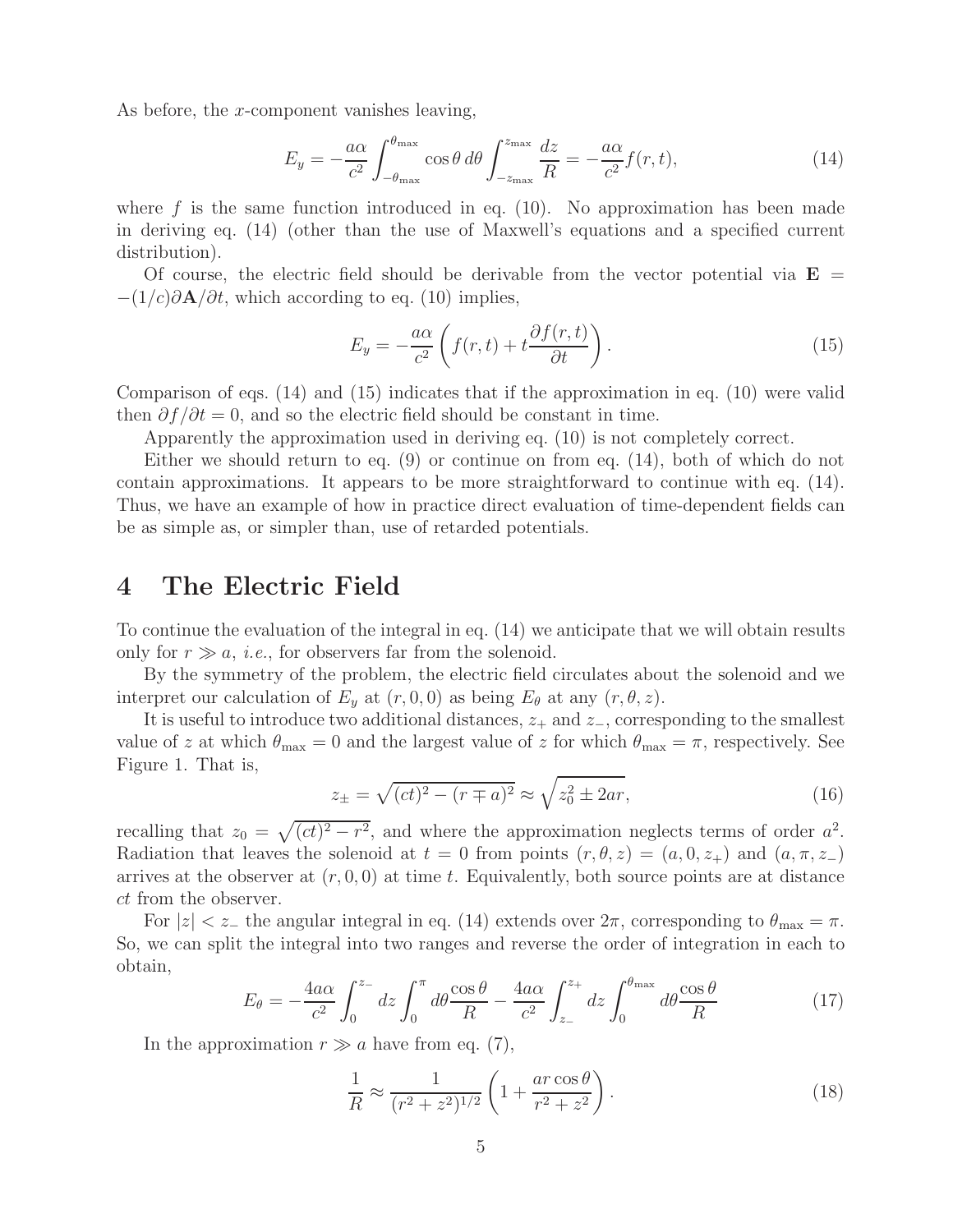Using this in eq. (17) and performing the  $\theta$  integrations we find,

$$
E_{\theta} \approx -\frac{2\pi a^2 \alpha r}{c^2} \int_0^{z_-} \frac{dz}{(r^2 + z^2)^{3/2}} - \frac{4a\alpha}{c^2} \int_{z_-}^{z_+} dz \left[ \frac{\sin \theta_{\text{max}}}{(r^2 + z^2)^{1/2}} + \frac{ar}{(r^2 + z^2)^{3/2}} \left( \frac{\theta_{\text{max}}}{2} + \frac{\sin 2\theta_{\text{max}}}{4} \right) \right].
$$
\n(19)

The first integral is standard but the second is awkward. For the latter we replace z by  $\theta_{\text{max}}$ as the variable of integration. First, note that for  $z_-\n\lt |z| \lt z_+,$ 

$$
(ct)^{2} = z^{2} + r^{2} + a^{2} - 2ar\cos\theta_{\text{max}},
$$
\n(20)

so that,

$$
\cos \theta_{\text{max}} \approx \frac{(ct)^2 - r^2 - z^2}{2ar} = \frac{z_0^2 - z^2}{2ar} \approx \frac{z_0(z_0 - z)}{ar}.
$$
 (21)

Recalling eq. (16) we see that the second approximation in eq. (21) holds only for,

$$
z_0 \gtrsim \sqrt{2ar}.\tag{22}
$$

This approximation is distinct from our earlier approximation that  $r \gg a$ . We will have to examine separately the case  $z_0 < \sqrt{2ar}$ , which corresponds to the early times where the method of Abbott and Griffiths produced a singularity.

# **4.1**  $z_0 > \sqrt{2ar}$

In this realm we have from eq. (21),

$$
\sin \theta_{\text{max}} \, d\theta_{\text{max}} \approx \frac{z_0 \, dz}{ar}.\tag{23}
$$

With this, eq. (19) becomes,

$$
E_{\theta} \approx -\frac{2\pi a^2 \alpha}{c^2} \frac{z_{-}}{rct} - \frac{4a^2 \alpha}{c^2} \frac{r}{z_0} \int_0^{\pi} d\theta_{\text{max}} \frac{\sin^2 \theta_{\text{max}}}{(r^2 + z^2)^{1/2}},
$$
(24)

where we have dropped terms of order  $a^3$ . In the remaining integral the factor  $\sqrt{r^2 + z^2}$  is close to *ct*. Similarly,  $z_-\approx z_0$  for  $z_0 > \sqrt{2ar}$ . With these approximations we have,

$$
E_{\theta} \approx -\frac{2\pi a^2 \alpha}{c^2} \left( \frac{z_0}{rct} + \frac{r}{z_0 ct} \right) = -\frac{2\pi a^2 \alpha}{c^2} \frac{ct}{r z_0}.
$$
 (25)

The result of the present approximations is the same as that found by Abbott and Griffiths (eq. (3)). Thus, after some effort we understand that their results hold only for  $z_0 > \sqrt{2ar}$ . This corresponds to times long enough that radiation has been received from the far side of the solenoid.

If we applied the approximations of Abbott and Griffiths [2] to the direct calculation of  $E_{\theta}$  then we would obtain only the first term of eq. (24) but with z\_ being called  $z_0$ . This is quite different from eq. (25) (and together with the corresponding result for the magnetic field does not satisfy Maxwell's equations), showing again that these approximations are not fully consistent.

It remains to make a calculation of the early times when radiation can be received only from the portions of the solenoid corresponding to  $\theta_{\text{max}} < \pi$ .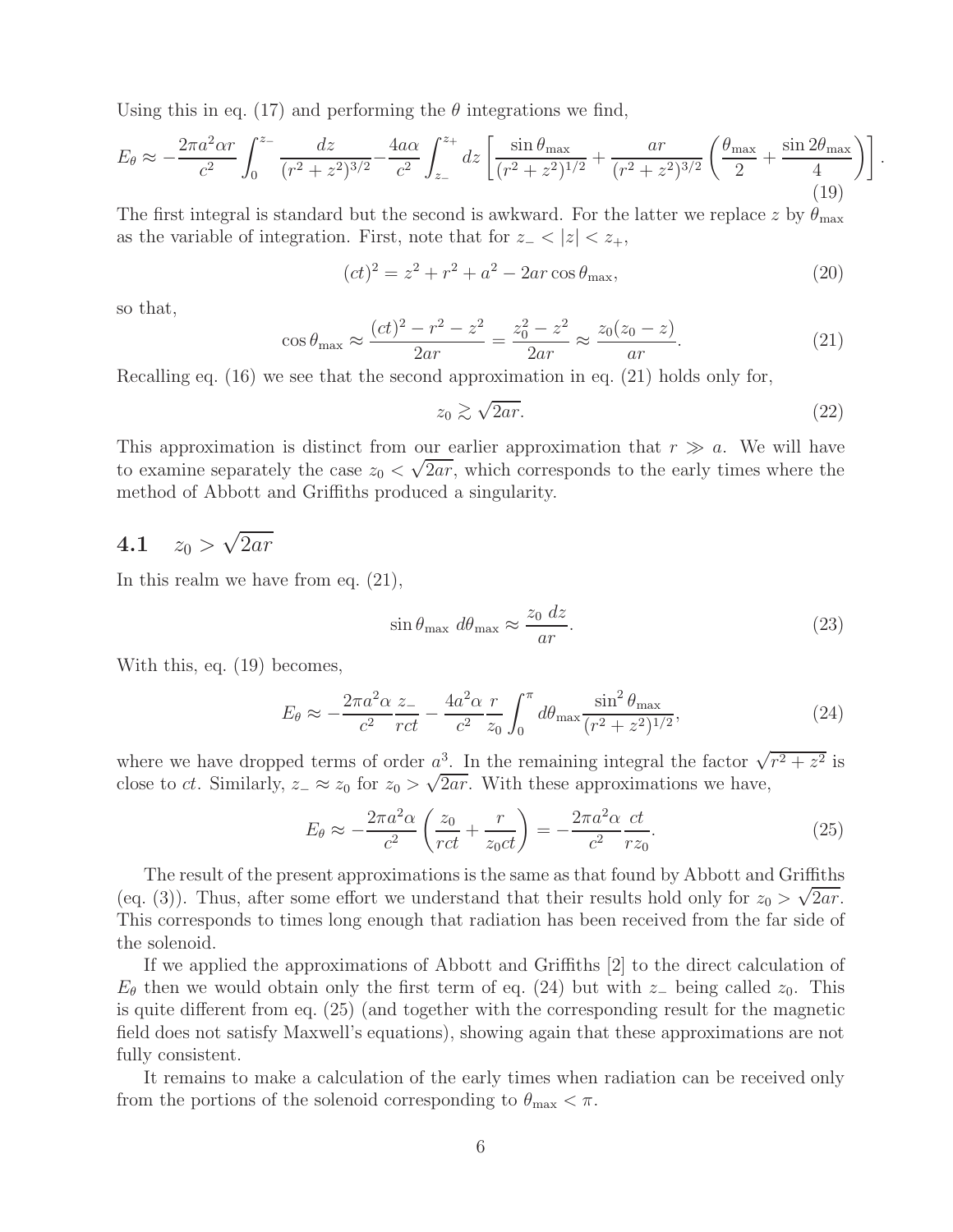### **4.2**  $z_0 < \sqrt{2ar}$

From eq. (16) we deduce that  $z_$  is defined only for  $z_0 > \sqrt{2ar}$ . Hence, for  $z_0 < \sqrt{2ar}$ eq. (19) can be written as,

$$
E_{\theta} \approx -\frac{4a\alpha}{c^2} \int_0^{z_+} dz \frac{\sin \theta_{\text{max}}}{(r^2 + z^2)^{1/2}} \approx -\frac{4a\alpha}{c^2} \frac{1}{r} \int_0^{z_+} dz \sin \theta_{\text{max}},
$$
 (26)

where for  $z_0 < \sqrt{2ar}$  it proves preferable to approximate  $\sqrt{r^2 + z^2}$  by r rather than ct. From eqs. (16) and (20) we see that  $\sin \theta_{\text{max}} = \sqrt{(z_+^2 - z^2)/2ar}$ . Hence,

$$
E_{\theta} \approx -\frac{4a\alpha}{c^2} \frac{1}{r\sqrt{2ar}} \int_0^{z_+} dz \sqrt{z_+^2 - z^2} = -\frac{2\pi a^2 \alpha}{c^2} \frac{z_+^2}{(2ar)^{3/2}},\tag{27}
$$

for early times when  $z_0 < \sqrt{2ar}$  and correspondingly,  $0 < z_+ = \sqrt{(ct)^2 - (r - a)^2} < 2\sqrt{ar}$ . The approximate solutions (25) and (27) do not quite match at  $z_0 = \sqrt{2ar}$  when the field is near its maximum, but are are good for times earlier or later than this.

### **5 The Magnetic Field**

We use eq. (12) to evaluate the magnetic field. Recalling that  $J = \alpha t \hat{\theta}$ , we have [J] =  $\alpha(t - R/c) \hat{\boldsymbol{\theta}}$  and  $\left[\dot{\mathbf{J}}\right] = \alpha \hat{\boldsymbol{\theta}},$  so

$$
\mathbf{B} = \frac{\alpha t}{c} \int \frac{\hat{\boldsymbol{\theta}} \times \hat{\mathbf{n}}}{R^2} \, d\mathbf{x}'.\tag{28}
$$

From eqs. (5) and (6) we have,

$$
\hat{\boldsymbol{\theta}} \times \hat{\mathbf{n}} = \frac{1}{R} [z \cos \theta \hat{\mathbf{x}} + z \sin \theta \hat{\mathbf{y}} + (a - r \cos \theta \hat{\mathbf{z}})] \tag{29}
$$

Thus the integrands of the x- and y-components of **B** are odd in z and so these components vanish on integration. The remaining component is,

$$
B_z = \frac{\alpha t}{c} \int dz \int a \ d\theta \ \frac{a - r \cos \theta}{R^3} \approx \frac{a \alpha t}{c} \int \frac{dz}{(r^2 + z^2)^{3/2}} \int d\theta \ \left( -r \cos \theta + a - \frac{3ar^2 \cos^2 \theta}{r^2 + z^2} \right),\tag{30}
$$

using approximation (18).

Again we split the integration over z into the intervals  $[0, z_+]$  and  $[z_-, z_+]$ . On performing the  $\theta$  integration and neglecting terms in  $a^3$ , we find,

$$
B_z \approx \frac{4\pi a^2 \alpha t}{c} \int_0^{z_-} \frac{dz}{(r^2 + z^2)^{3/2}} \left(1 - \frac{3}{2} \frac{r^2}{r^2 + z^2}\right) - \frac{4a^2 \alpha}{c^2} \frac{r}{(ct)^2} \int_{z_-}^{z_+} \sin \theta_{\text{max}} dz, \qquad (31)
$$

where on the interval  $[z_-, z_+]$  we approximate  $r^2 + z^2 \approx (ct)^2$ .

As for the electric field, we evaluate the integrals separately for  $z_0$  less than and greater than  $\sqrt{2ar}$ .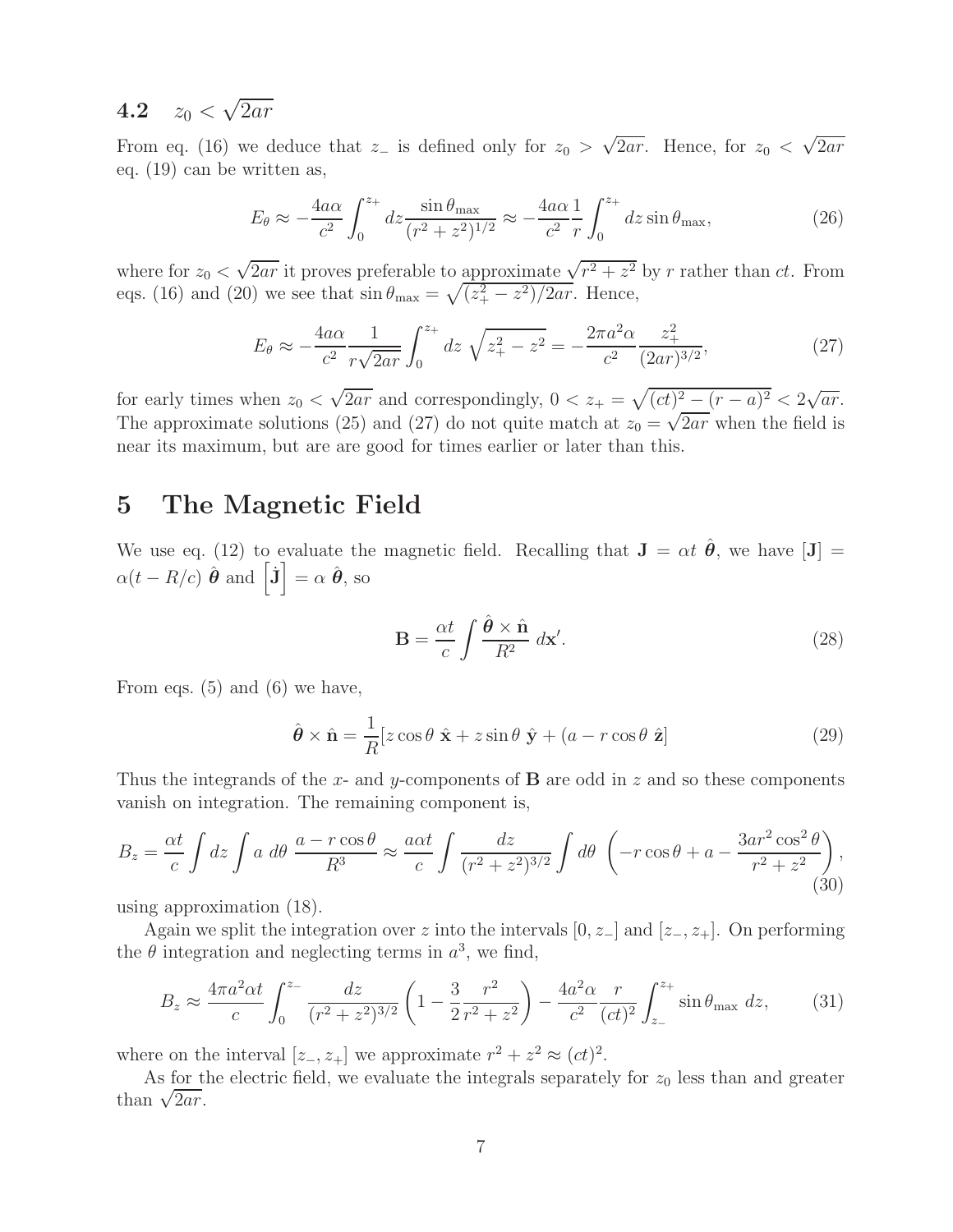### **5.1**  $z_0 > \sqrt{2ar}$

In this region, <sup>z</sup><sup>−</sup> is greater than zero and the first integral of eq. (31) can be found in tables. For the second integral we again change variables with the aid of eq. (23), after which the integration is elementary. This leads to,

$$
B_z \approx -\frac{2\pi a^2 \alpha}{c^2} \left( \frac{z - (r+a)^2}{r^2 (ct)^2} + \frac{r^2}{z_0 (ct)^2} \right). \tag{32}
$$

In the first term we may set  $z_-\approx z_0$  and  $r + a \approx r$ , leading to,

$$
B_z \approx -\frac{2\pi a^2 \alpha}{c^2} \frac{1}{z_0}.\tag{33}
$$

This is also the result of Abbott and Griffiths.

## **5.2**  $z_0 < \sqrt{2ar}$

In this region.  $z_$  is not defined. so only the second integral of eq. (31) contributes. In that, we approximate the factor  $1/(ct)^2$  as  $1/r^2$  and proceed as for the electric field:

$$
B_z \approx -\frac{4a\alpha}{c^2} \frac{1}{r} \int_0^{z_+} \sin \theta_{\text{max}} \, dz \approx -\frac{2\pi a^2 \alpha}{c^2} \frac{z_+^2}{(2ar)^{3/2}} = E_\theta. \tag{34}
$$

As expected, the electric and magnetic radiation fields at early times have equal magnitudes, are mutually orthogonal, and are orthogonal to the line of sight to the closest point on the solenoid.

The radiation from the far side of the solenoid tends to cancel that from the near side. As time advances the z-coordinate from which radiation is received becomes more nearly the same at all azimuths around the solenoid and the cancellation becomes more perfect. The fields rise from zero until they reach a maximum near time  $t = (r + a)/c$  corresponding to  $z_0 = \sqrt{2ar}$  when radiation has first been received from the far side of the solenoid. The radiation fields die out rapidly thereafter. The small remaining time-dependent magnetic field is, however, sufficient to induce locally an electric field of the instantaneous quasistatic value (2). There is no need to invoke action at a distance, as might be required in a view that emphasizes only the quasistatic limit.

### **6 Radiated Power**

The power radiated per unit length by the solenoid at time  $t_0$  measured at the solenoid can be found from the Poynting vector,  $S = (c/4\pi)E \times B$ , by integrating it over a large cylinder of radius r at time  $t = t_0 + r/c$  [2],

$$
P(t_0) = \lim_{r \to \infty} 2\pi r S(t_0 + r/c).
$$
 (35)

In this,  $ct = ct_0 + r$  so  $z_0 = \sqrt{(ct)^2 - r^2} \approx \sqrt{2rct_0}$  and  $z_+ \approx \sqrt{2r(ct_0 + a)}$ . The fields found above are written separately for  $z_0$  less than or greater than  $\sqrt{2ar}$ , corresponding to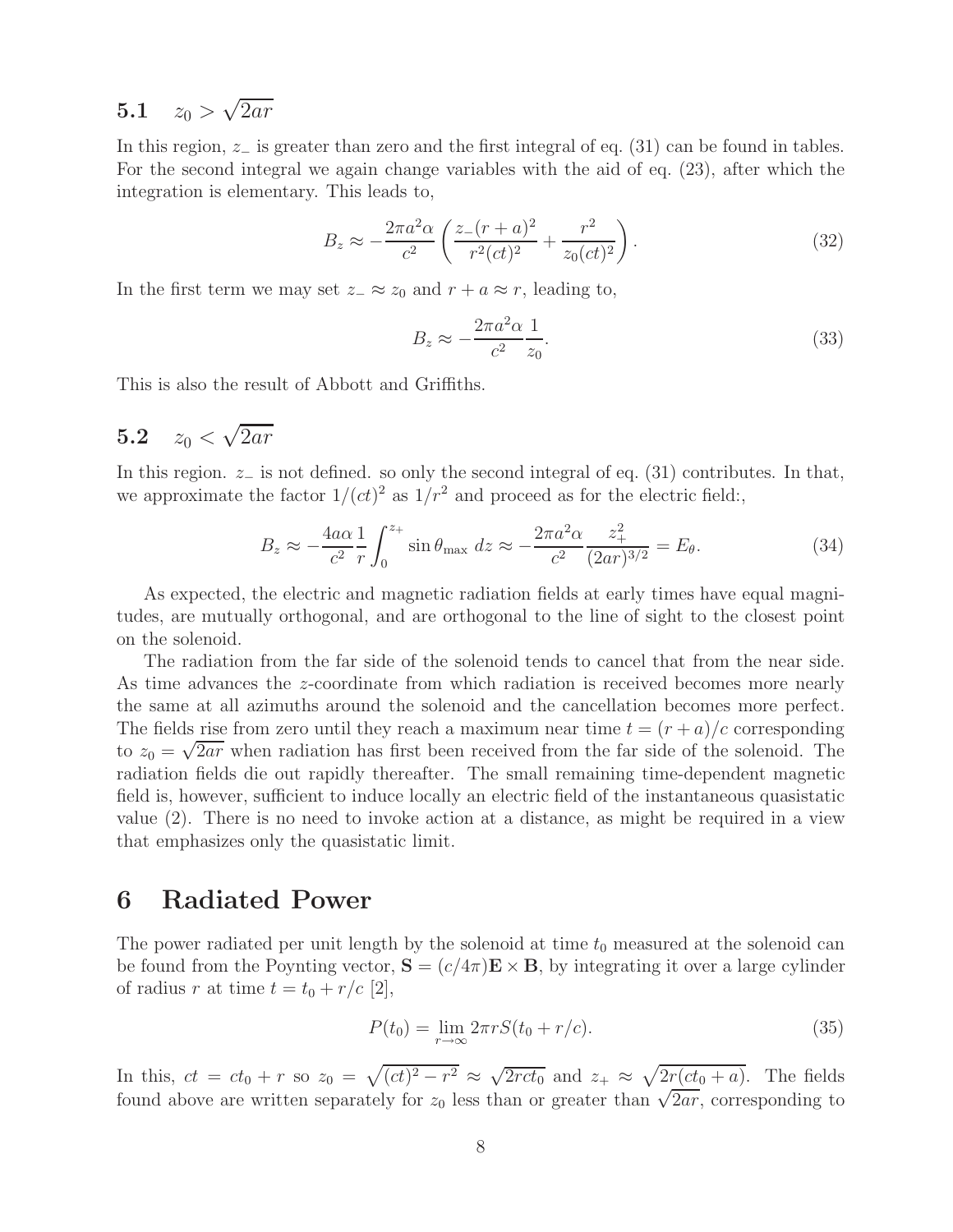$t_0$  less than or greater than  $a/c$ , the time it takes radiation to moves across the radius of the solenoid. A subtlety: by defining the time  $t_0$  at the solenoid as  $t_0 = t - r/c$  in terms of time t at a distant observer, the radiation begins at  $t_0 = -a/c$  since it first arrives at the observer at  $t = (r - a)/c$ .

Inserting eqs.  $(3)$  and  $(34)$  into  $(35)$  we find,

$$
P(t_0) \approx \frac{\pi^2 a^3 \alpha^2}{c^3} \begin{cases} (1 + ct_0/a)^2, & -a/c < t_0 < a/c, \\ a/ct_0, & t_0 > a/c. \end{cases}
$$
 (36)

The total energy radiated up to time  $t_0 > a/c$  is then,

$$
U_{\rm rad} \approx \frac{\pi^2 a^4 \alpha^2}{c^4} \left(\frac{8}{3} + \ln \frac{ct_0}{a}\right). \tag{37}
$$

It is interesting to compare this to the energy lost to Joule heating. If the solenoid coil has thickness b and resistivity  $\rho$  then the resistance of length l of the solenoid is  $R = 2\pi a \rho/bl$ . That is, the resistance varies inversely with length, regarding the turns of the coil in parallel. The current in length l at time  $t_0$  is  $I = \alpha t_0 l$ , so the rate of Joule heating is,

$$
I^2 R = \frac{2\pi a \rho \alpha^2 t_0^2 l}{b},\tag{38}
$$

which is proportional to length  $l$ . The total energy dissipated in heat per unit length up to time  $t_0$  is then,

$$
U_{\text{Joule}} = \frac{2\pi a\rho \alpha^2 t_0^3}{3b} = \frac{2c\rho}{3\pi b} \frac{\pi^2 a^4 \alpha^2}{c^4} \left(\frac{ct_0}{a}\right)^3,\tag{39}
$$

ignoring the tiny contribution from  $-a/c < t_0 < 0$ . In a typical metal  $\rho \approx 10^{-6}$  ohm-cm, while 1 ohm =  $1/30c$  in Gaussian units. Thus the factor  $2c\rho/3\pi b$  is about  $10^{-6}/45\pi b$  for b in cm. A typical diameter of the coil wire is  $b \approx 1/4.5\pi$  cm, so the factor is about  $10^{-7}$ . Comparing eqs. (37) and (39) we see that the total energy lost to radiation is greater than that lost to heat until,

$$
\left(\frac{ct_0}{a}\right)^3 \approx 10^7 \left(\frac{8}{3} + \ln \frac{ct_0}{a}\right),\tag{40}
$$

corresponding to  $t_0 \approx 450a/c$ . For a solenoid with radius a of 1 cm this transition time is only about 15 nsec. This result tells us that the initial current in a solenoid need be linear with time only for a few nanoseconds for the analysis of this Note to be a good approximation to the transient electromagnetic effects. The currents in an  $L-R$  circuit are linear up to times of order  $L/R$ , so the present analysis could be applicable to many practical cases.

### **7 Discussion**

The major qualitative result of the present analysis is the same as that of Abbott and Griffiths [2]: the fields outside a solenoid include electromagnetic radiation for a short time after the current starts to flow. Is this radiation in fact detectable?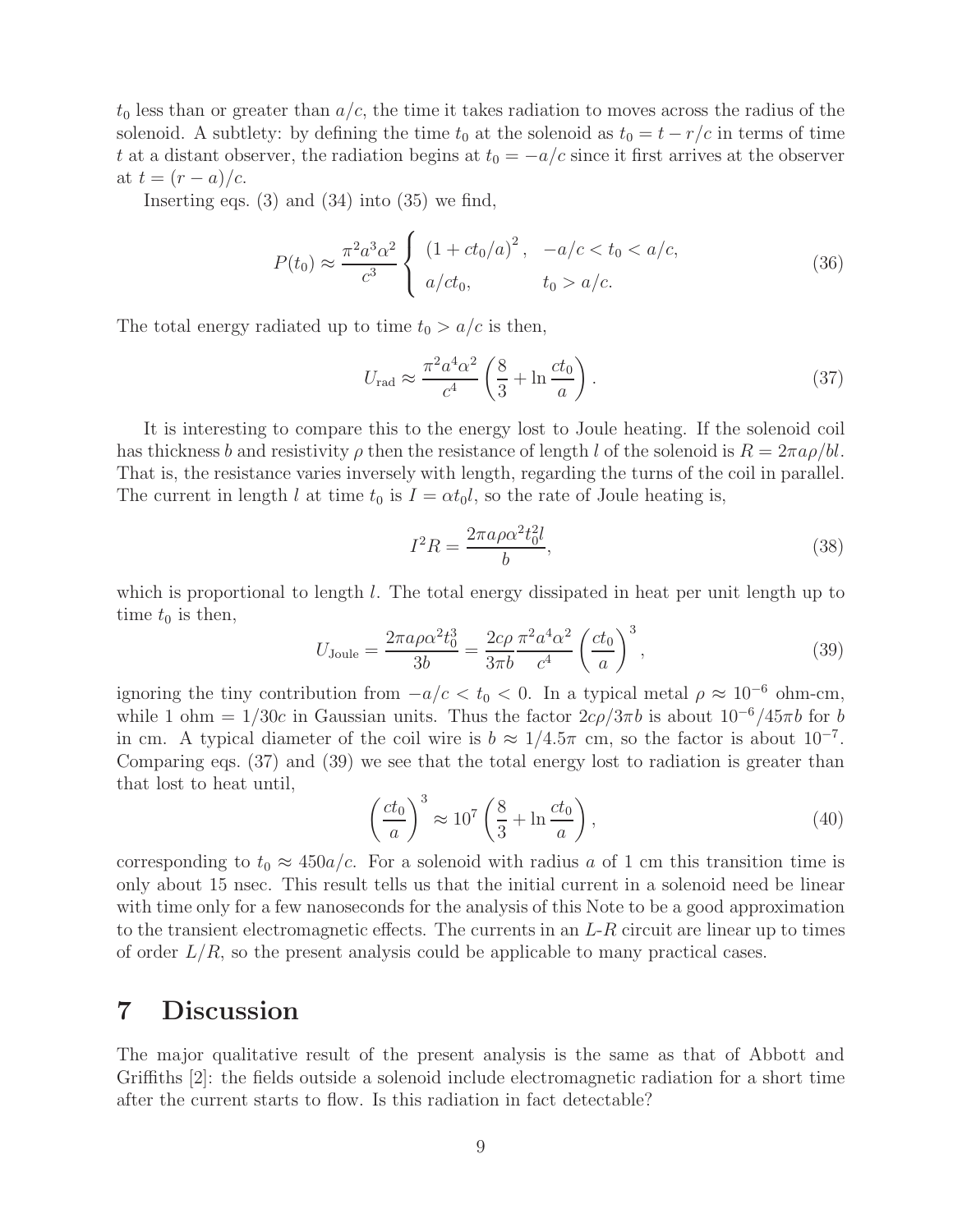Heald [3] notes that establishing a field inside a solenoid (or toroid) via an external power source requires lines of the Poynting vector to point from the power source into the solenoid. It could be that the corresponding flow of power through the electromagnetic field masks the transient radiation effect discussed above.<sup>2</sup> However, for a linearly rising current the energy stored in the solenoid varies quadratically with time, so the Poynting flux considered by Heald increases with time and is therefore reasonably distinct from the transient radiation effect considered here. Of course, the Poynting flux from the power source will have a turnon transient that, in general, will have the character of radiation. It remains that not all the energy delivered from the power source ends up stored in the (quasi)static field of the solenoid; some energy escapes in the form of radiation.

In a different approach to the startup of the field of a solenoid, Protheroe and Koks [7] considered a double-wound solenoid with a small gap between the two windings. This model has the merit of being calculable in detail. For equal and opposite currents in the two windings the fields exist only between the windings. The transient fields propagate parallel to the axis of the solenoid from the end where the power source is located. The velocity of propagation is found to be  $c/(2\pi a n) \ll c$  where n is the number of windings per unit length and a is the solenoid radius. In this model there are no radiation fields (as well as no quasistatic field inside the inner solenoid). The authors argued that this result can be extended to a typical solenoid to which the power source is connected by a pair of leads that do not run close to the surface of the solenoid. I do not find this conclusion to be convincing. Rather, I find the argument of Heald [3] to be more representative of the general case; most of the energy in a typical solenoid enters at right angles to the axis rather than along the axis.

In view of these ambiguities, it is useful to follow the example of Lodge and perform an experiment.<sup>3</sup> Most of us have heard a noise pulse on a radio when some nearby appliance with an electric motor is switched off (due to the inductive spark). Is there also a noise pulse when the motor (a crude approximation to an infinite solenoid) first turns on? Indeed, when starting my electric can opener (model 752R, Rival Mfg. Co., St. Dalia, MO 65301) near a battery-powered radio tuned between stations, a noise pulse can be heard over the radio both when the device is turned on and off. There is essentially no noise during the steady operation of the can opener. I infer that the can opener indeed emits transient radiation when it is switched on, thereby confirming the spirit of the main argument of this Note. Thus the topic of this Note is another example of physics in the kitchen.

### **References**

- [1] O. Lodge, *On an Electrostatic Field Produced by Varying Magnetic Induction*, Phil. Mag. **27**, 469 (1889), http://kirkmcd.princeton.edu/examples/EM/lodge\_pm\_27\_116\_89.pdf
- [2] T.A. Abbott and D.J. Griffiths, *Acceleration without Radiation*, Am. J. Phys. **53**, 1203 (1985), http://kirkmcd.princeton.edu/examples/EM/abbott\_ajp\_53\_1203\_85.pdf

<sup>&</sup>lt;sup>2</sup>(August 10, 2020) It is now the view of this author that the Poynting vector should be identified with electromagnetic "radiation" [13].

<sup>3</sup>Another related experiment is that by Morecroft [14].